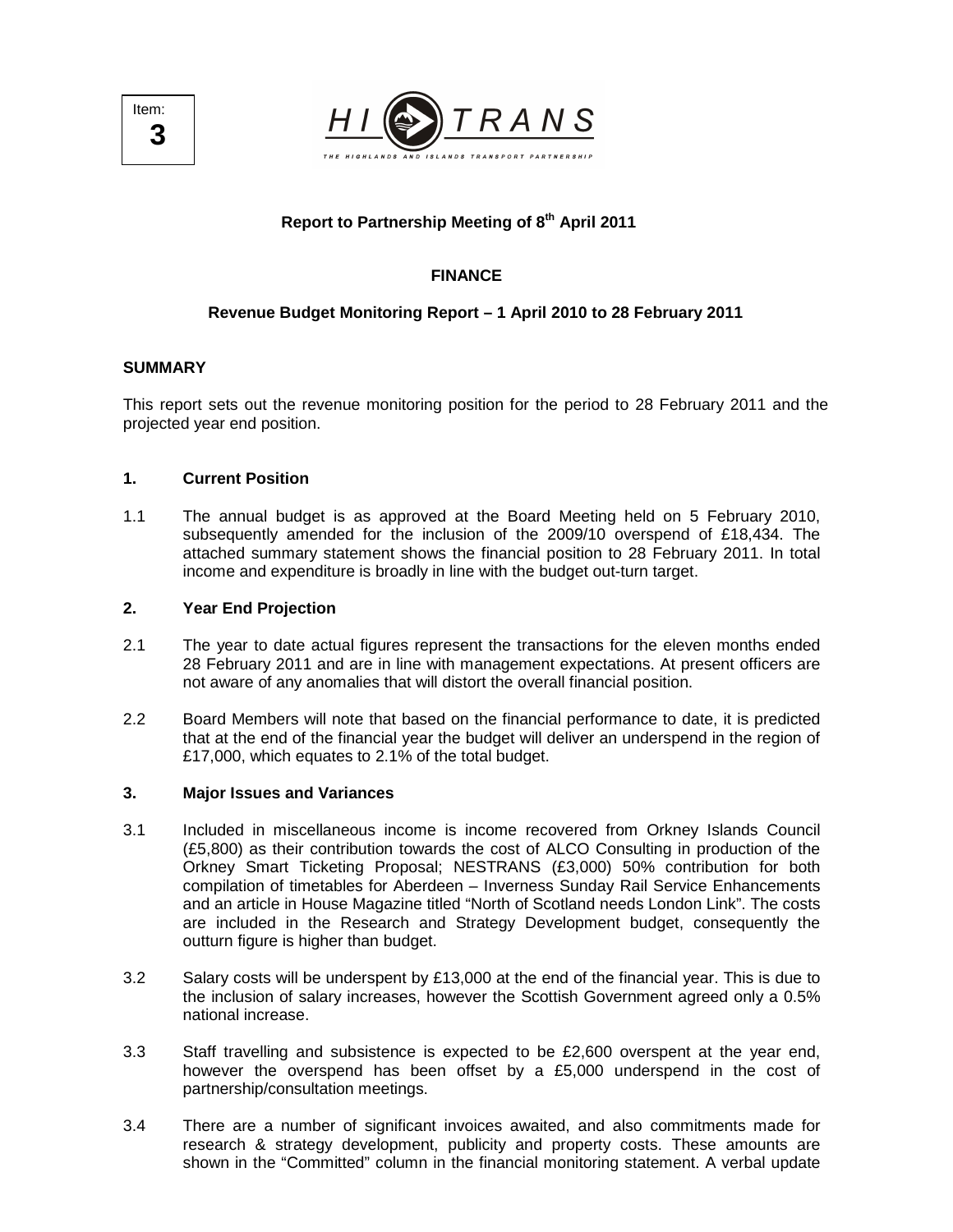will be given at the Board meeting.

- 3.5 Finance and administrative services comprises audit fee and charges from Councils for the provision of financial, personnel, legal and administrative services. The amount paid to Highland Council for financial services will be underspent by £2,000 this financial year.
- 3.6 Statute requires HITRANS to deliver a balanced budget by the end of the financial year, and based on the financial information to date, this requirement will be fulfilled.

## **4. Recommendation**

4.1 Board Members are asked to note the above information as well as the attached schedule showing the revenue monitoring position for the period to 28 February 2011.

| <b>Risk</b>  | impact | comment                                                                                                 |
|--------------|--------|---------------------------------------------------------------------------------------------------------|
| RTS delivery | -      |                                                                                                         |
| Policy       |        |                                                                                                         |
| Financial    |        | The total income and expenditure to 28 Feb 11 is in line with overall<br>2010/11 budget outturn targets |
| Equality     | -      |                                                                                                         |

| Report by:          | Mike Mitchell                |
|---------------------|------------------------------|
| <b>Designation:</b> | <b>Partnership Treasurer</b> |
| Date:               | $28th$ March 2011            |